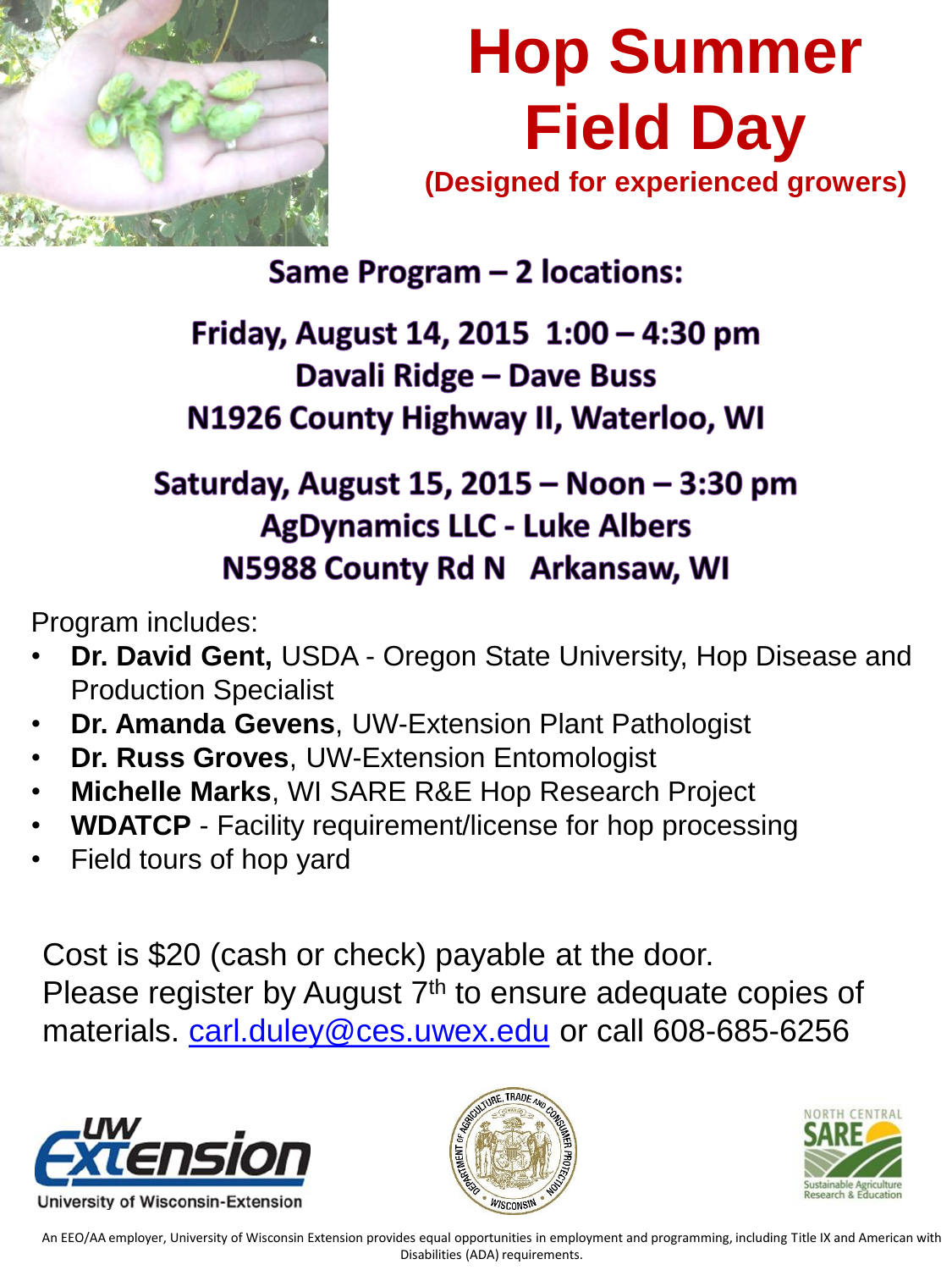**From Columbus:** East on Hwy 16 & 60 3.2 miles. South on County Road (CR) TT 2.6 miles. South on CR II 3.3 miles to N1926 CR II. **From Waterloo:** North on State Hwy 89 2.0 miles. Staight north on CR T 2.0 miles. Straight north on CR T & I 1.5 miles. East on CR I 0.3 miles. North on CR II 0.75 miles to N1926 CR II